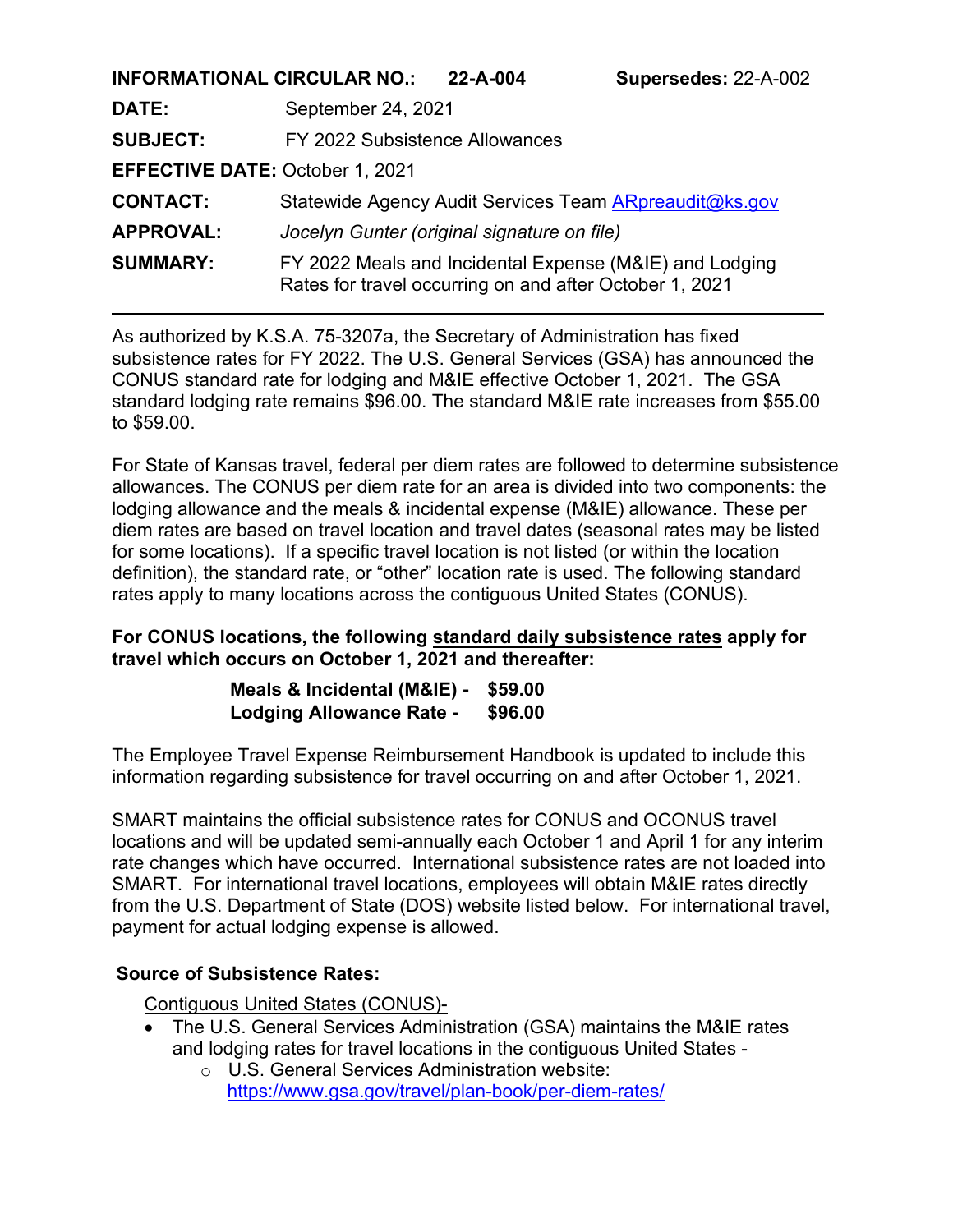Outside Contiguous United States (OCONUS):

(Alaska, Hawaii, and U.S. Territories/Possessions) -

- The U.S. Department of Defense (DOD) maintains the M&IE rates and lodging rates for travel locations within Alaska, Hawaii and U.S. Territories/Possessions
	- o U.S. Department of Defense website:
		- <http://www.defensetravel.dod.mil/site/perdiemCalc.cfm>

 *If you receive security warning messages or alerts when attempting to open this link, click "yes" until you reach a "This site is not secure" page. Click "More information" or "Details" and click "Go on to the webpage (not recommended)".*

International Locations -

- The U.S. Department of State (DOS) is the source for M&IE rates only for international travel locations
	- o U.S. Department of State website:
- [https://aoprals.state.gov/web920/per\\_diem.asp](https://aoprals.state.gov/web920/per_diem.asp) • For international travel, payment for actual lodging expense is allowed.

## Note for using federal websites:

For CONUS and OCONUS travel, if SMART is not accessible, employees may access subsistence rates through the federal websites. However interim federal website updates may occur subsequent to the semi-annual SMART updates each October 1 and April 1. CONUS rates are published on an annual basis, but the annual file is updated periodically throughout the year with no interim files published. OCONUS and international rates are updated and published on a monthly basis. Be aware that any interim updates for CONUS or OCONUS locations are not valid until reflected in SMART. For international travel, only the October 1 and April 1 subsistence files should be used to locate the M&IE rates.

If employees utilize the federal websites to find M&IE and lodging rates, those rates should be used as follows:

- Rates published October 1 for travel occurring between October 1 and March 31 of each year.
- Rates published April 1 for travel occurring between April 1 and September 30 of each year.

# **Lodging Expense Limitations:**

K.S.A. 75-3207a(f) provides that the daily lodging expense limitations established may be exceeded, upon approval by the agency head or designee, by the lesser of either: (1) an additional 50% of the applicable lodging expense limitation, or (2) the actual lodging expense incurred.

These lodging limits continue to be applied to the lodging rate before taxes. Thus, the amount reimbursed or paid for lodging expenses may exceed the established lodging limitation by as much as the amount of associated taxes.